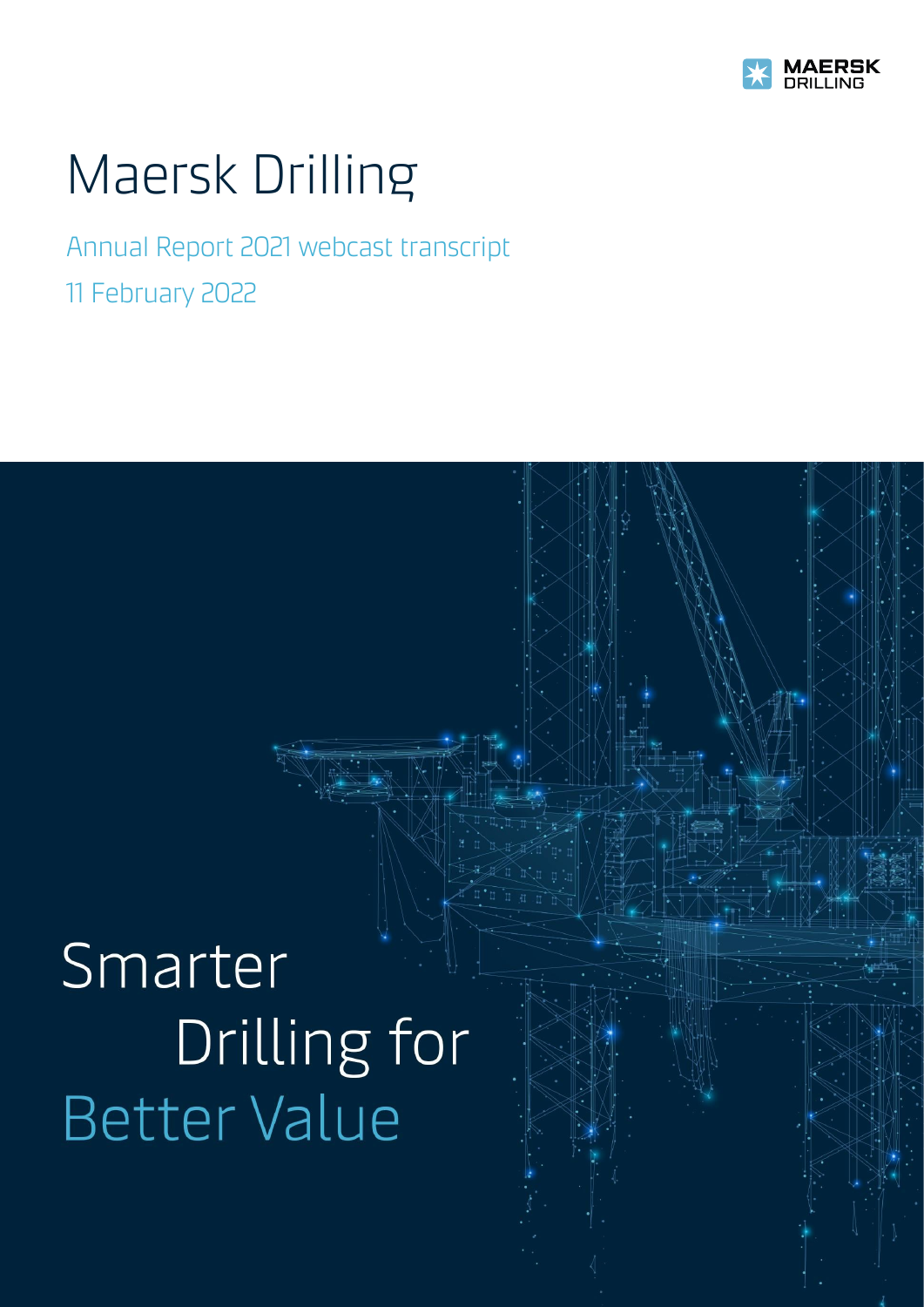# Corporate participants

Jørn Madsen – Chief Executive Officer, Maersk Drilling Christine Morris – Chief Financial Officer, Maersk Drilling Michael Harboe-Jørgensen – Head of Investor Relations, Maersk Drilling

# Other Participants

Fredrik Stene – Clarksons Platou Securities James Thompson – JP Morgan

Lyngby Hovedgade 85 Company registration no. 40404716 Denmark Ticker: DRLCO www.maerskdrilling.com

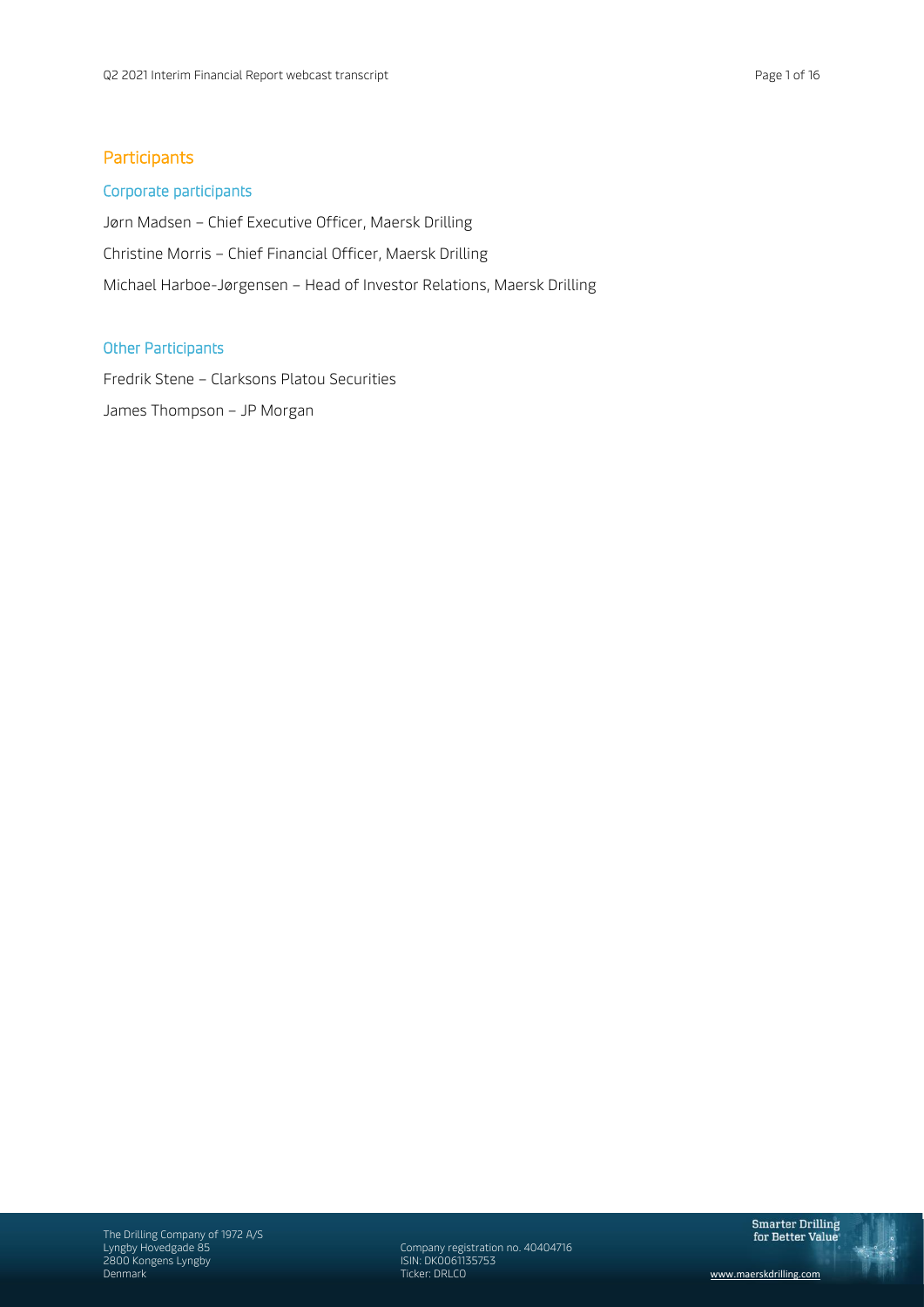# Management Discussion Section

# Michael Harboe-Jørgensen – Head of Investor Relations, Maersk Drilling

Good morning and welcome to Maersk Drilling's conference call for the full year of 2021. My name is Michael Harboe-Jørgensen, Head of Investor Relations, and joining me on the call are our Chief Executive Officer, Jørn Madsen, and our Chief Financial Officer, Christine Morris.

This morning, the annual report for 2021, along with supporting documents, including the presentation for this call, were uploaded on our Investor Relations website.

During this call we will present our 2021 full-year performance, after which there will be a question-andanswer session. Please note that this conference call is being recorded and will be made available at our Investor site afterwards.

Before handing over the word to Jørn, let us see to the formalities on page two. And assuming that you have all read this, I will now turn over the call to Jørn.

# Jørn Madsen – Chief Executive Officer, Maersk Drilling

Thank you, Michael, and welcome to everyone joining us on the call today.

2021 was a year of strong financial, commercial, and strategic progress for Maersk Drilling. Supported by gradually improving oil and gas prices, Maersk Drilling generated meaningful free cash flow after interest of \$157 million. In line with our definition of free cash flow, this does not include proceeds from asset sales which were over \$400 million in 2021.

Importantly, this marked the sixth year in a row that we generated positive free cash flow. We continue to operate as rational business owners, remain focused on protecting equity capital, and are extremely proud of this accomplishment.

Commercially, we were able to add over \$2 billion to our backlog in 2021, an outstanding achievement made possible by the agreement to renew our five-year framework agreement with Aker BP, which was announced in December. I'm extremely pleased that we have reaffirmed our commitment to Aker BP for another five years, working in a collaboration that has set new standards for what is possible in the offshore drilling industry. This is proof that smarter drilling for better value leads to significant value creation for all parties when we collaborate closely as partners.

Company registration no. 40404716 Denmark Ticker: DRLCO www.maerskdrilling.com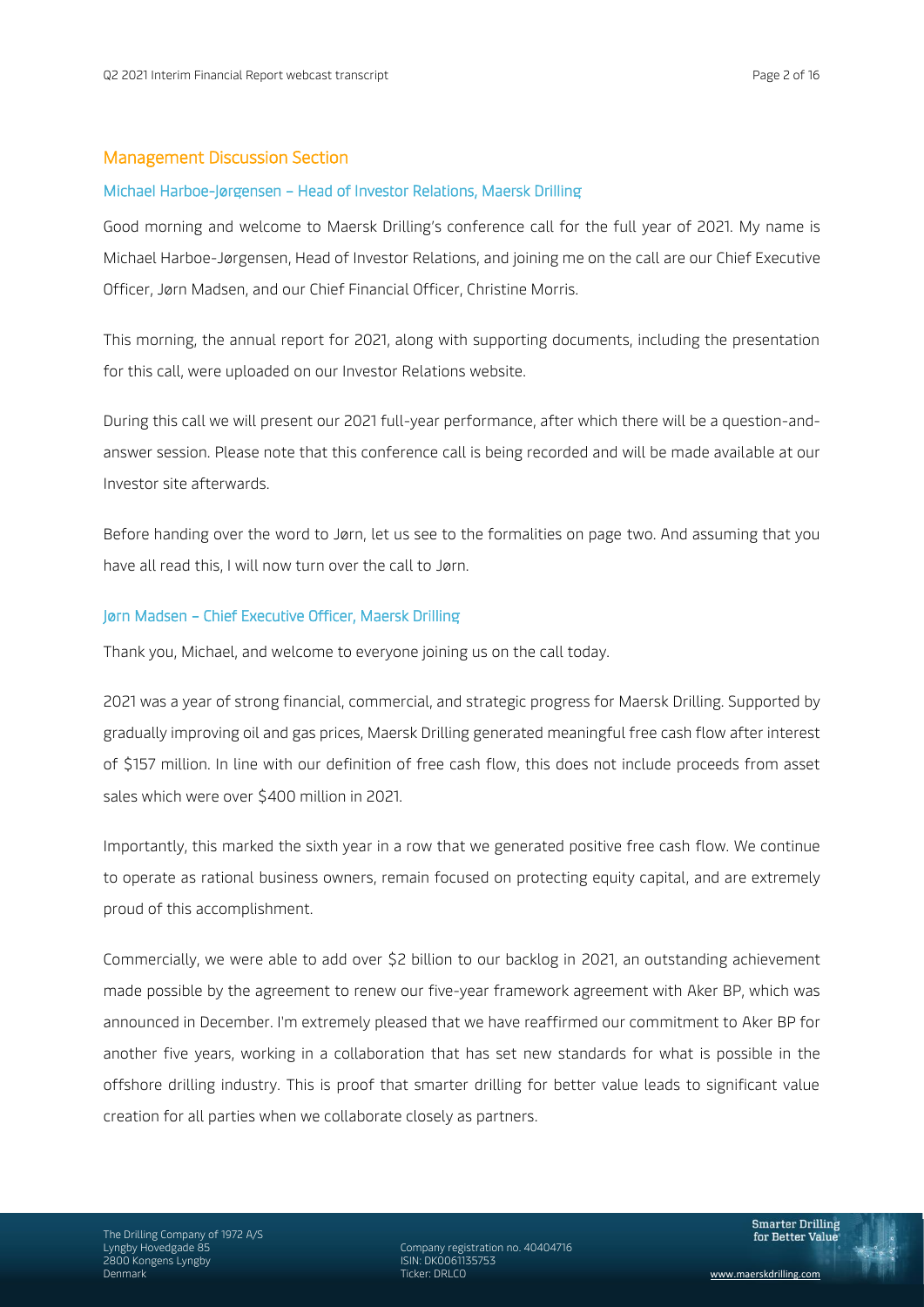2021 was also a year of significant balance sheet improvement for Maersk Drilling. Combined with meaningful free cash flow generation, gross proceeds of \$405 million from the strategic divestments of three rigs - the Maersk Inspirer, Maersk Guardian, and Maersk Gallant - saw our liquidity improve to approximately \$1 billion.

Simultaneously, our net debt decreased to \$505 million, and our leverage ratio is now 1.5x; the lowest it has been since we were listed and below our target.

2021 also marked an important year in Maersk Drilling's journey as a listed company. As announced to the market in November, Maersk Drilling and Noble will combine entities with the goal of creating a world class offshore drilling company with the scale, capabilities, and resources to successfully serve a broader range of customers. The combined entity will have the largest active fleet and market capitalisation, as well as an extremely strong balance sheet that will serve as the foundation for both an enhanced customer experience and as a platform for returning capital to shareholders.

Annual synergies from the business combination are expected to be realised within two years and are estimated at \$125 million, creating significant value for shareholders of both companies. The transaction is currently ongoing and is on track to close mid this year. We're still awaiting certain merger clearances and regulatory approvals in the UK. However, we have received approval from the Norwegian authorities and are confident that we will receive regulatory approvals in due course. We will keep the market updated as the combination progresses.

And with that, let me now turn to the financial highlights of the year on page five. Supported by renewed contracting activity, Maersk Drilling generated an EBITDA before special items of \$346 million, corresponding to a 27% margin. Despite significantly higher activity, we remain disciplined on capital expenditures, which decreased 37% to \$102 million in 2021. And as a result, we generated free cash flow after interest of \$157 million.

On top of this excellent free cash flow generation, we divested three rigs for \$405 million. As a result, our net debt decreased to \$505 million, corresponding to a leverage ratio of 1.5x, and our liquidity position improved to nearly \$1 billion, including our undrawn \$400 million revolving credit facility.

Finally, at the end of 2021, our backlog amounted to \$1.9 billion, a nearly \$600 million increase compared to the end of 2020. Christine will dive deeper into these numbers and our key business drivers later in the call.

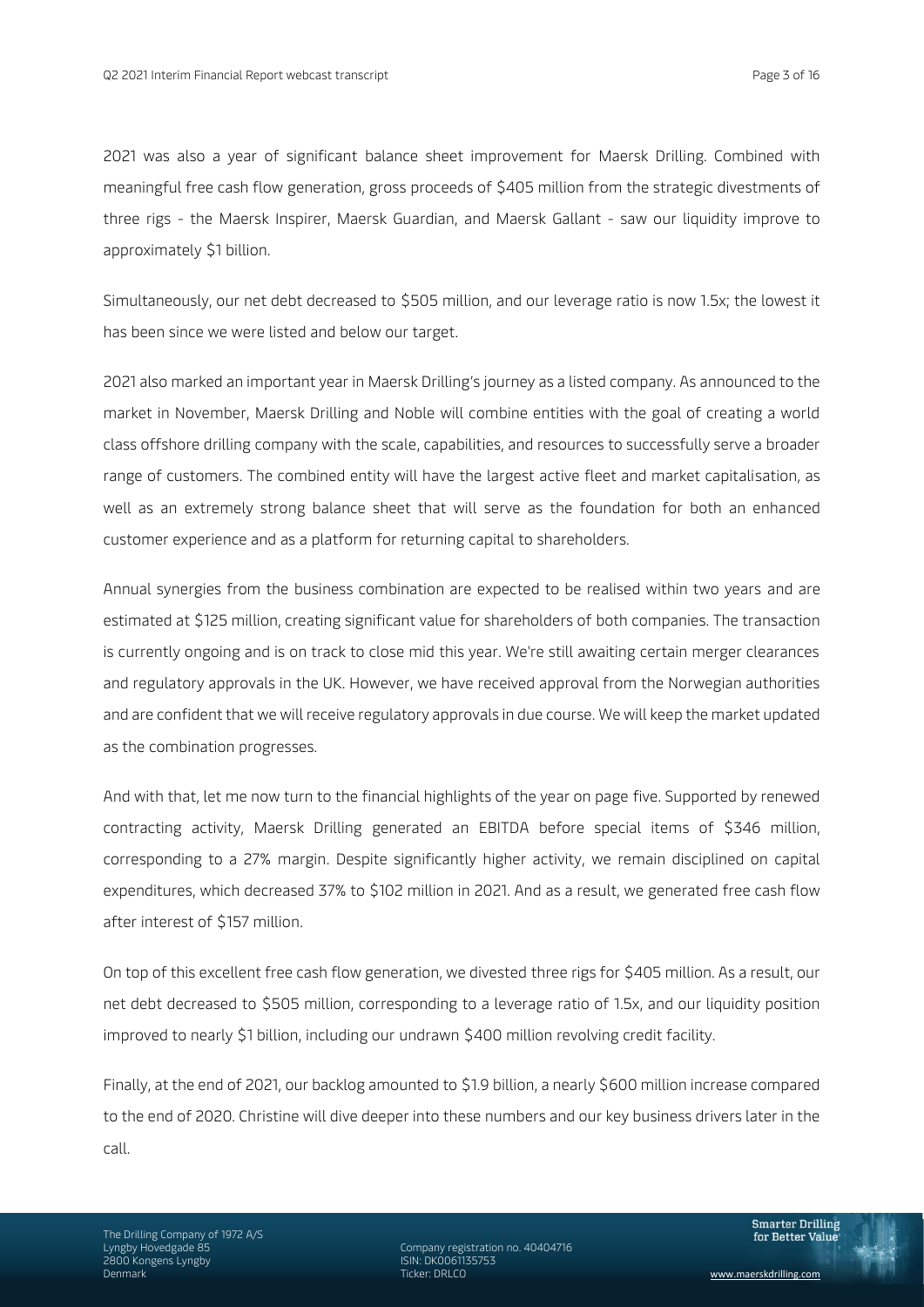So, let me now turn to page six. High uncertainty in 2020 persisted into the start of 2021. With Brent Crude futures trading around \$50 and contracting activity subdued to start the year, we anticipated that 2021 would be another transition year for offshore drillers. Guidance issued in February for EBITDA before special items of between \$225 and \$275 million reflected this uncertainty.

As the year progressed, Brent Crude prices and the demand for drilling rigs, especially international floaters, steadily improved. And as a result, we were able to firm up work that saw all seven of our deepwater floaters contracted for the majority of the year. And this, along with strong operational execution, led to three upward revisions of our guidance for EBITDA before special items. We are pleased to have delivered EBITDA before special items in line with our revised guidance from December.

Turning to capital expenditures, we recorded \$102 million in 2021, in line with our revised guidance from December of around \$100 million. Despite an increase in activity, capital expenditures were 37% lower than 2020 and mainly consisted of rolling maintenance and reactivation costs for previously stacked rigs.

Let me now turn to page seven, which shows our commercial performance and the development of contract backlog. In 2021, we managed to secure new contracts exceeding \$2 billion, an outstanding commercial achievement, and the most backlog added per rig in the industry. Of this, approximately \$1.2 billion was added in our North Sea division, with \$1 billion coming from our agreement to renew our fiveyear frame agreement with Aker BP. In our International division, we added \$812 million, with operator Tullow responsible for the largest share of contract value secured.

Subtracting revenue recognised from our backlog of \$1.3 billion, as well as \$420 million from the sale of Maersk Inspirer, which was replaced by \$373 million in cash, total backlog increased to \$1.9 billion at the end of 2021. Importantly, this does not reflect contracts signed in 2022, which can be seen on page eight.

We are off to a solid commercial start and have year to date secured new contracts and conditional Letters of Award with a combined duration close to three years, adding approximately \$100 million to our backlog.

And this leads me then to page nine, which shows a full fleet deployment overview reflecting all contracts signed to date. And looking at the contractual overview for 2022 and 2023, you can see that 2022 is well covered, especially in our international floater segment, which is almost out of spare capacity.

Company registration no. 40404716<br>ISIN: DK0061135753 Denmark Ticker: DRLCO www.maerskdrilling.com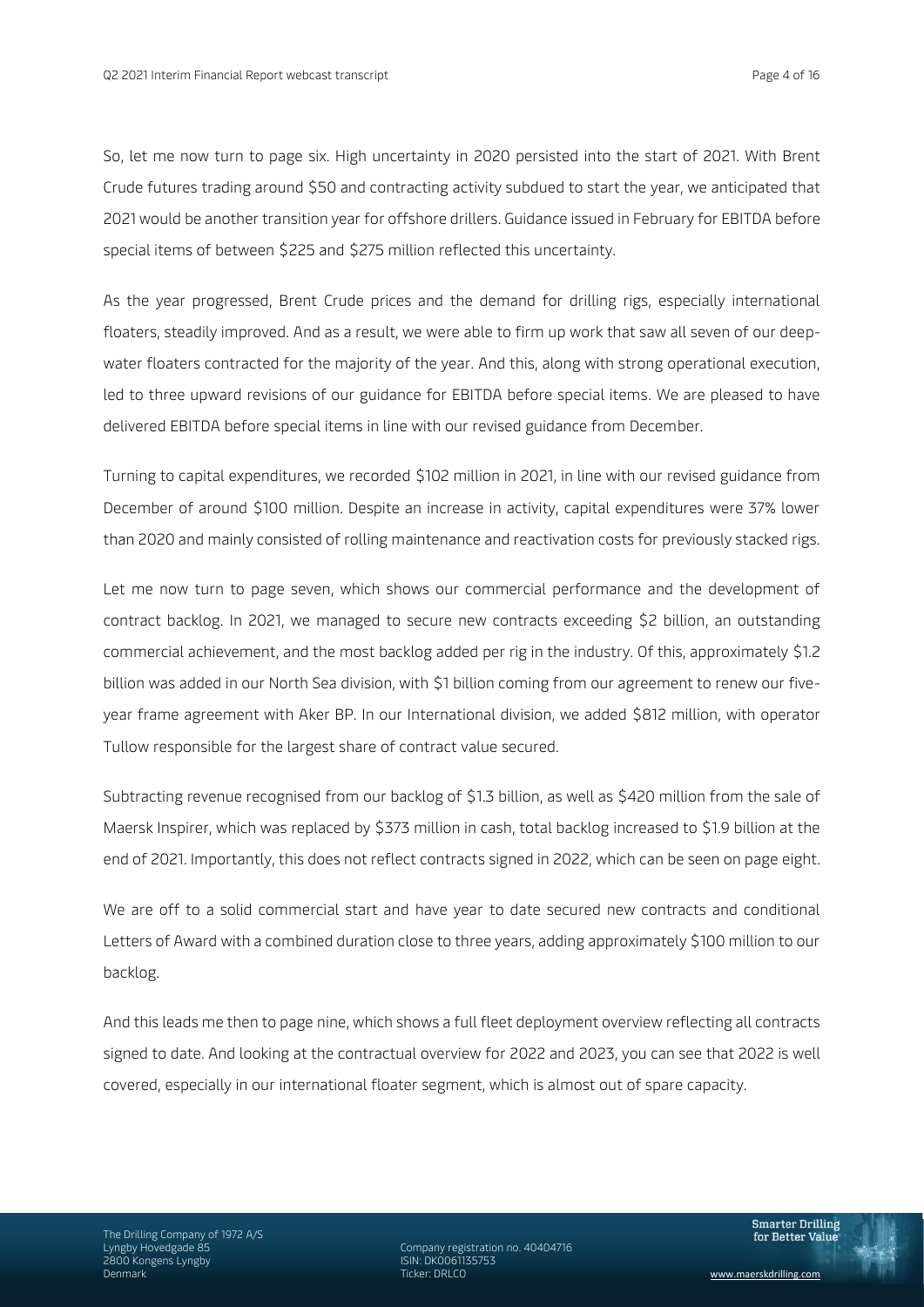I'll start with the CJ70s in the North Sea. Last quarter, we communicated that it was our expectation that Maersk Integrator and Maersk Intrepid would find work in the North Sea in 2022, potentially outside of Norway at market rates. However, we could not rule out that both rigs could see idle time prior to securing contracts. As announced in January, we have entered into a rig swap agreement with Aker BP, which will see Maersk Reacher replaced by our low emission jack-up rig, Maersk Integrator, offshore Norway. Maersk Integrator is now being prepared for well intervention and stimulation and will commence an eight-month contract scope later this month. The rig will then be employed until the start of 2023 and will afterwards commence various campaigns and work scope under our frame agreement with Aker BP until end 2027.

Turning to Maersk Intrepid, we were able to firm up drilling work that will see the rig stay in Norway on a one-well contract for OMV. The contract is expected to commence mid-2022 and includes a one-well option. Consistent with what we communicated in Q3 we still expect minor idle time for the rig after it completes its current contract with Equinor.

Continuing with CJ70s, Maersk Innovator will soon commence its contract with Harbour Energy in the UK North Sea and the rig will be working for the remainder of 2022. In March, Maersk Interceptor will start an eight-month accommodation contract with Total in the Danish North Sea that will see the rig occupied until November.

Our final CJ70, Maersk Invincible, will continue working for Aker BP in Norway until May. Following this, it will have a yard stay and complete a five-year SPS, followed by upgrades that will see Maersk Invincible become our third low emission hybrid rig. And given ongoing customer dialogue, it is our expectation that Maersk Invincible will find work in the second half of the year prior to commencing various campaigns and work for Aker BP under our framework agreement until the end of 2027.

Turning now to more general market comments, we continue to see 2022 as a transition year for the Norwegian jack-up market. This is due to a forecasted oversupply of jack-ups in Norway in 2022 relative to demand. As we reiterated in our commentary since the first quarter of 2021, demand for Norwegian jack-ups in 2022 is expected to be subdued. However, our long-term thesis remains unchanged, with demand expected to normalise in 2023 and beyond. This was reinforced by the agreement to renew our framework agreement with Aker BP for another five years starting at the end of 2022.

Given this outlook, we are extremely pleased to have secured solid coverage for our CJ70s in 2022.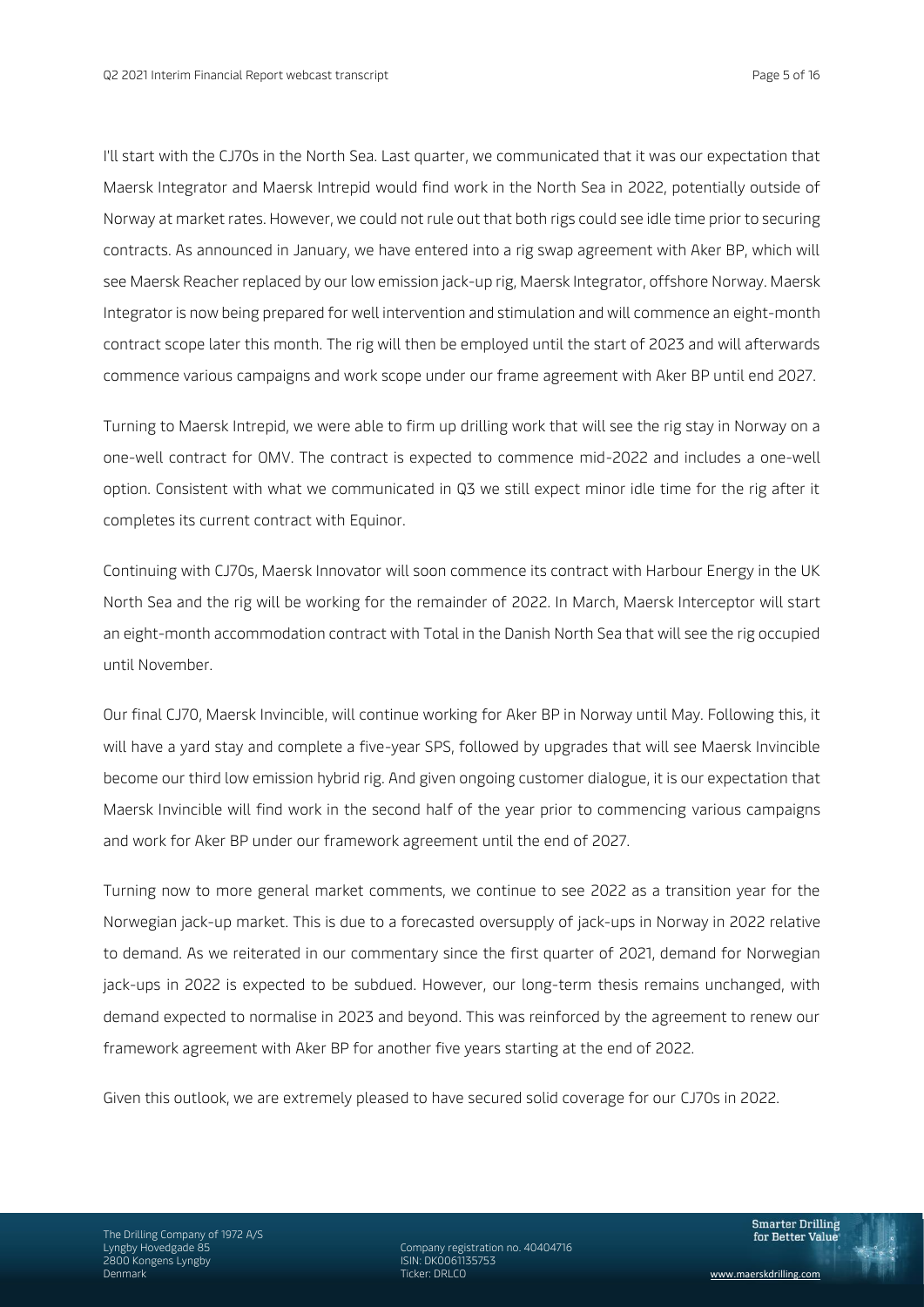Now moving on to harsh environment jack-ups that operate outside of Norway. Maersk Reacher's current work scope will be replaced by Maersk Integrator starting in March. Following this, the rig will complete a short yard stay prior to commencing a 21-month contract with Total in July. Furthermore, we secured additional work for Maersk Resolute, which commenced a three-month contract with ONE-Dyas in the Dutch sector of the North Sea in December. The contract included two one-well options, one of which has already been exercised and the rig is now firmly contracted until April.

Regarding spare capacity for our R-rigs, it is our expectation that we will secure solid utilisation in 2022 at market rates. Given ongoing customer dialogues, we are encouraged by lengthening contract durations for harsh environment jack-ups outside of Norway. And while day rates have not recovered at the same pace as deepwater floater rates, we are still seeing positive market developments in this segment.

Finally, Maersk Highlander is currently idle after completing its contract with Total in the UK North Sea and the rig is now warm-stacked. We have been in contact, in customer dialogue regarding the unit and we will wait until something more substantial materialises, postponing the rig's upcoming five-year SPS to preserve cash.

Turning now to floaters. As you can see, we've secured strong coverage for all for our deepwater units in 2022 and customer dialogues for these rigs are now largely focused on 2023.

With regards to Maersk Voyager, last quarter we communicated that we could foresee idle periods for the rig in the first half of 2022 as the West African market was still struggling with COVID-19. Given ongoing customer dialogues, we now expect to secure work for the rig in the first half of 2022, following the completion of its campaign with Total Namibia in March.

Lastly, the Maersk Explorer is currently warm-stacked and without a contract. We continue to pursue different opportunities for the rig. However, since it's landlocked into the Caspian Sea, they are limited.

Turning to more general comments, the global floater market saw an uptick in activity and day rates throughout 2021 and into 2022. Current oil and gas prices are supportive of exploration and development activities, which are expected to fuel rig demand growth in 2022. We continue to be well positioned for these opportunities with our high-end rigs and our solid operational track record.

In addition to our strong commercial performance in 2021, we also made significant progress under Smarter Drilling for Better Value, which can be seen on page ten.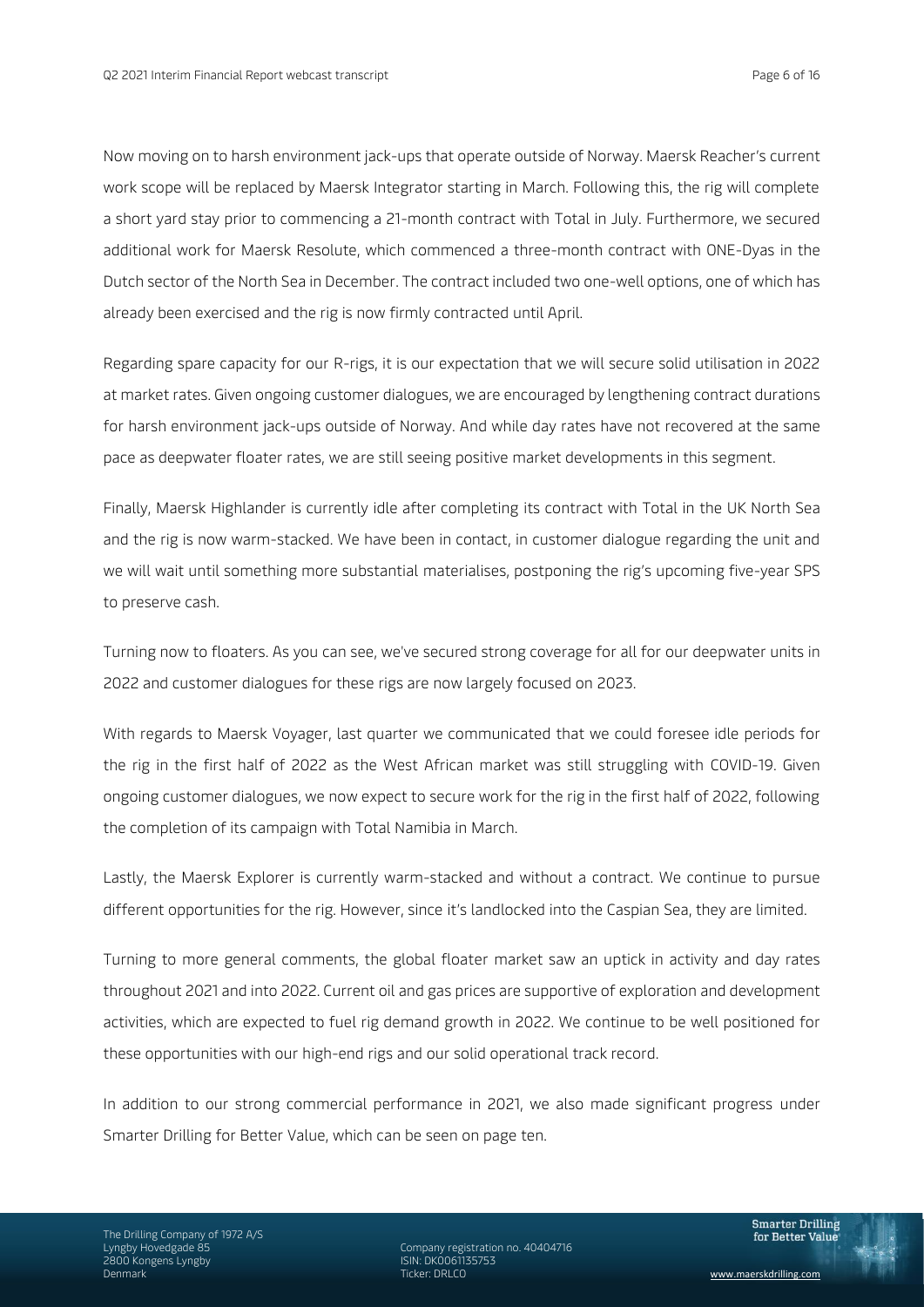Our core value proposition of reducing time and costs, and thereby breakeven prices, continued to resonate with our clients, as evidenced by the agreement to renew our five-year framework agreement with Aker BP. This close collaboration as partners has resulted in significant value creation for both parties and we are thrilled to have reaffirmed our commitment to Aker BP for another five years.

Furthermore, revenue from additional services grew by 85% to \$160 million in 2021 from \$86 million in 2020. We continue to believe that digitisation will play a crucial role in driving efficiency and thereby lowering breakeven costs for our customers. While the year-over-year growth in revenue from additional services was partly due to increased activity, it was also validation – proof that an increasing share of our customers are willing to pay for services that improve the efficiency of their drilling campaigns.

We are encouraged by the revenue growth in this segment and have launched Horizon56, a fully-owned Maersk Drilling subsidiary to support the further digitalisation of offshore drilling processes.

Lastly, despite offshore disruptions caused by COVID-19, our customer satisfaction score remained high at 6.5 out of 7 for 2021. This is a testament to our offshore personnel who are going above and beyond delivering on campaigns for our customers and strong progress made on Smarter Drilling for Better Value. I am extremely grateful for your efforts which have been fully recognised by our customers.

Before turning the word over to Christine, let us turn to page 11 for a progress update regarding our sustainability agenda. Starting with the climate. Throughout 2021, we continued to progress on our Responsible Drilling priority of providing low-emission drilling services. Maersk Integrator received lowemission upgrades in 2021 and Maersk Invincible will become our third low-emission jack-up by the end of 2022. Low-emission drilling is becoming an increasingly important value proposition among our customers, and we are well positioned to address this need as an industry leader in sustainability.

To that end, we have installed energy efficiency digital monitoring systems on eleven of our rigs and have several R&D projects ongoing to develop scalable, clean fuel solutions. Overall, our carbon intensity has improved per dollar of revenue, while tonnes of CO2 per contacted day and per drilled metre both increased in 2021 due to a higher concentration of floater work compared to 2020.

Our carbon capture and storage activities are also progressing well. As announced in October, Maersk Drilling has entered into a frame agreement and now has a first right to all drilling work involved in Project Greensand until the end of 2027. Rigs will be assigned based on availability, with individual contracts based on market rate terms. Project Greensand has now advanced to phase two and is the most mature carbon capture storage project in Denmark.

The Drilling Company of 1972 A/S 2800 Kongens Lyngby ISIN: DK0061135753

Company registration no. 40404716<br>ISIN: DK0061135753 Denmark Ticker: DRLCO www.maerskdrilling.com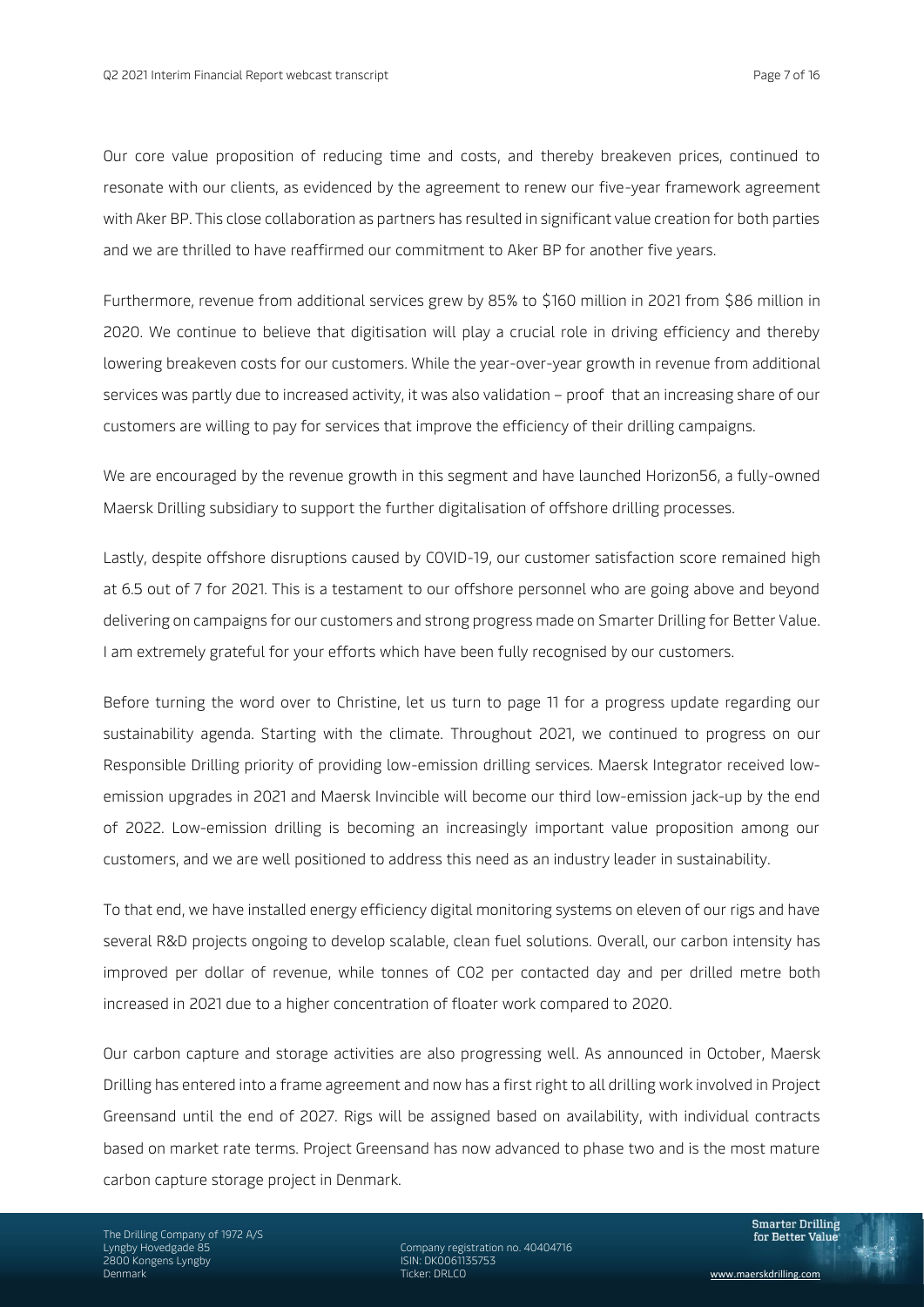In December, the project was awarded the largest grant for a single project in EUDP history, receiving \$30 million from the Danish government. While Project Greensand is still in early in its early stages, Maersk Drilling's core capabilities are perfectly suited for carbon capture and storage.

Outside of climate, we have made excellent progress on our diversity and inclusion agenda and are on track to meet our three targets for women in onshore leadership roles by 2023. And regarding safety, while our lost time injury frequency increased slightly to 0.53, 2021 saw the lowest level of total recordable incidents in more than ten years. We had no serious injuries last year, an achievement that I'm extremely proud of, with the last serious injury occurring almost three years ago.

And with these remarks, I will now turn the word over to Christine.

#### Christine Morris – Chief Financial Officer, Maersk Drilling

Thank you, Jørn. And good morning to everyone joining us on today's call. 2021 marked the end of a successful year for Maersk Drilling and I am pleased with the company's full-year financial performance, which can be seen summarised on page 13.

Thanks to the strong operational performance delivered by our offshore colleagues, as well as our outstanding commercial execution in 2021, we delivered EBITDA before special items of \$346 million, in line with our guidance issued in December and a 20% increase compared to 2020. Furthermore, we generated positive free cash flow for a sixth trade year, delivering \$157 million; a free cash flow yield close to 10%, of which \$136 million was used to repay long-term debt. We recorded a net profit of \$291 million, which includes gains from the sale of assets of \$256 million.

Page 14 outlines the main drivers behind the \$1.267 billion in revenue delivered in 2021. As you can see, revenue increased by 16% compared to last year. This was mainly driven by higher utilisation, which increased from 65% to 75%, and a stronger average day rate, which improved to 226,000 from 210,000. Higher activity across our fleet was partially offset by a slightly lower financial uptime of 97.6%. This was mainly due to the Maersk Deliverer, which spent six weeks off-rate during the first quarter, as well as two minor incidents on Maersk Deliverer and Maersk Valiant in the fourth quarter that resulted in a combined 35 days off-rate.

As Jørn previously mentioned, other revenue was also a key driver of total revenue in 2021, increasing 72% to \$267 million, and this is from \$155 million in 2020. This was primarily driven by significant growth in revenue from additional services, which increased 86% to \$160 million from \$86 million.

Company registration no. 40404716<br>ISIN: DK0061135753 Denmark Ticker: DRLCO www.maerskdrilling.com

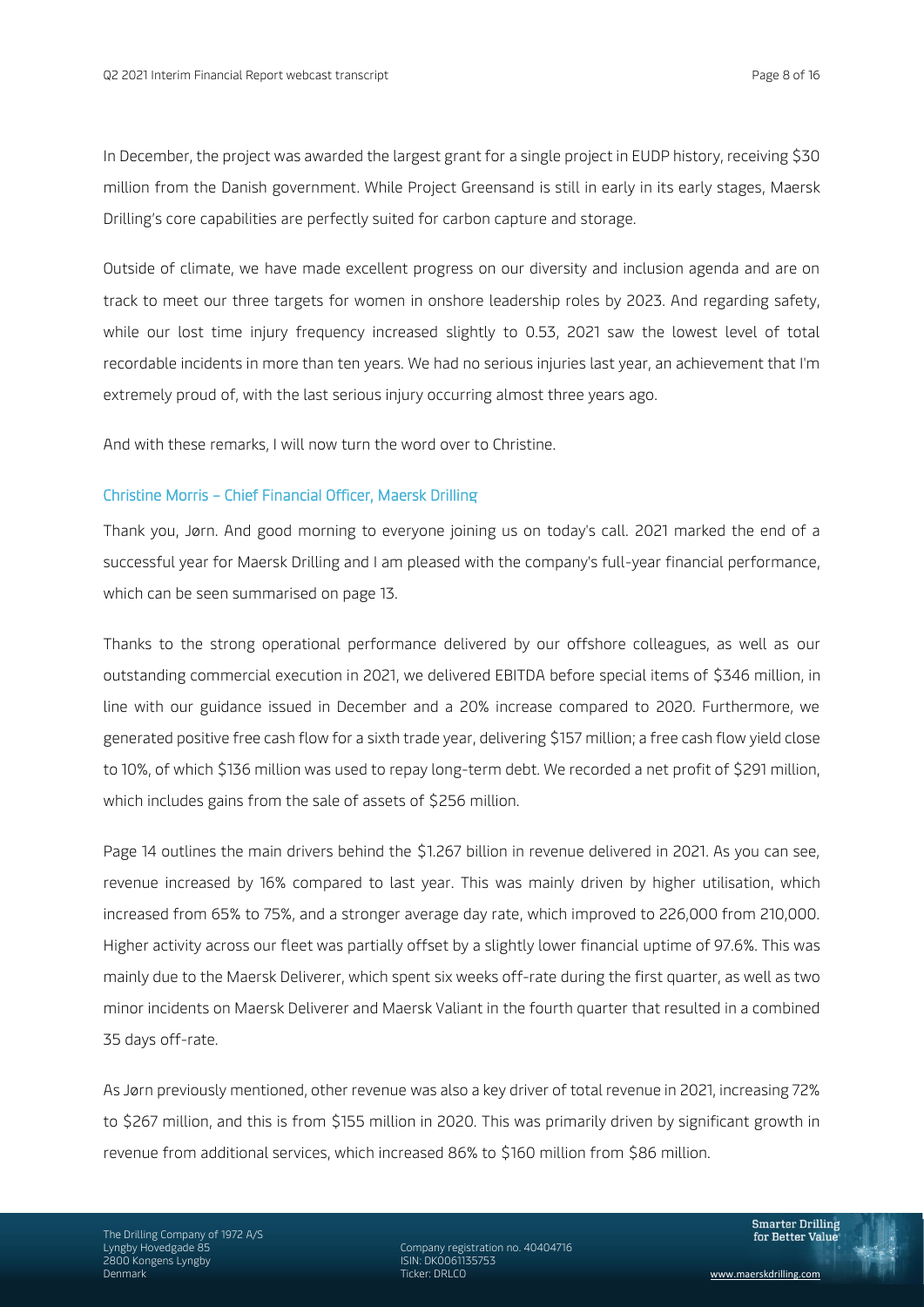Other revenue is comprised of revenue from nine formal additional services, includes performance bonuses, and lump sum revenue from mobilisation and demobilisation.

Since the end of 2019, other revenue has seen a compound annual growth rate of almost 30%, making up an increasingly larger share of total revenue. Customers are increasingly willing to pay for additional services that improve the efficiency of their drilling campaigns, which have a significant impact on our bottom line.

In 2021, performance bonuses alone of approximately \$20 million contributed two percentage points to our EBITDA margin before special items. As you can see, the strong strategic progress made under Smarter Drilling for Better Value leads to higher utilisation, increased customer stickiness, and is the main driver behind our excellent financial performance in 2021.

Turning now to page 16 for a breakdown of our costs and revenue to EBITDA bridge. Total cost increased to \$921 million in 2021 from \$807 million in 2020. This was mostly attributable to an increase in activity, with operating costs increasing from \$725 million to \$836 million, in line with the 10-percentage point increase in fleet utilisation year-over-year. Total incremental costs related to COVID-19 amounted to \$36 million in 2021, of which \$24 million were recharged to customers. The residual costs of \$12 million are presented under special items due to their non-recurring nature.

Special items of \$21 million in 2021 also included \$8 million of costs related to our announced merger with Noble and \$1 million in redundancy costs related to organisational optimization. Lastly, SG&A and innovation costs remained relatively flat at \$80 million and \$5 million respectively, thanks to organisational cost optimisations that were implemented last year. This leads us to an EBITDA before special items for the year of \$346 million, or a 27% margin. Accounting for the special items of \$21 million, EBITDA for the year amounted to \$325 million.

And now, moving on to the performance of our two segments, starting with our North Sea division on page 17. Revenue increased by 8% from \$608 million in 2020 to \$656 million in 2021. The increase was primarily driven by higher utilisation, which went from 62% to 68%, and a higher average day rate of 231,000 compared to 208,000 last year. Financial uptime remained very strong at 99.3%, while the number of contracted days decreased slightly, due to the strategic divestments of three North Sea assets.

EBITDA before special items amounted to \$254 million, or a 39% margin. The slight decrease in EBITDA and margin compression was mainly due to higher reactivation costs for warm-stacked rigs in our North Sea division compared to last year.

Company registration no. 40404716<br>ISIN: DK0061135753 Denmark Ticker: DRLCO www.maerskdrilling.com

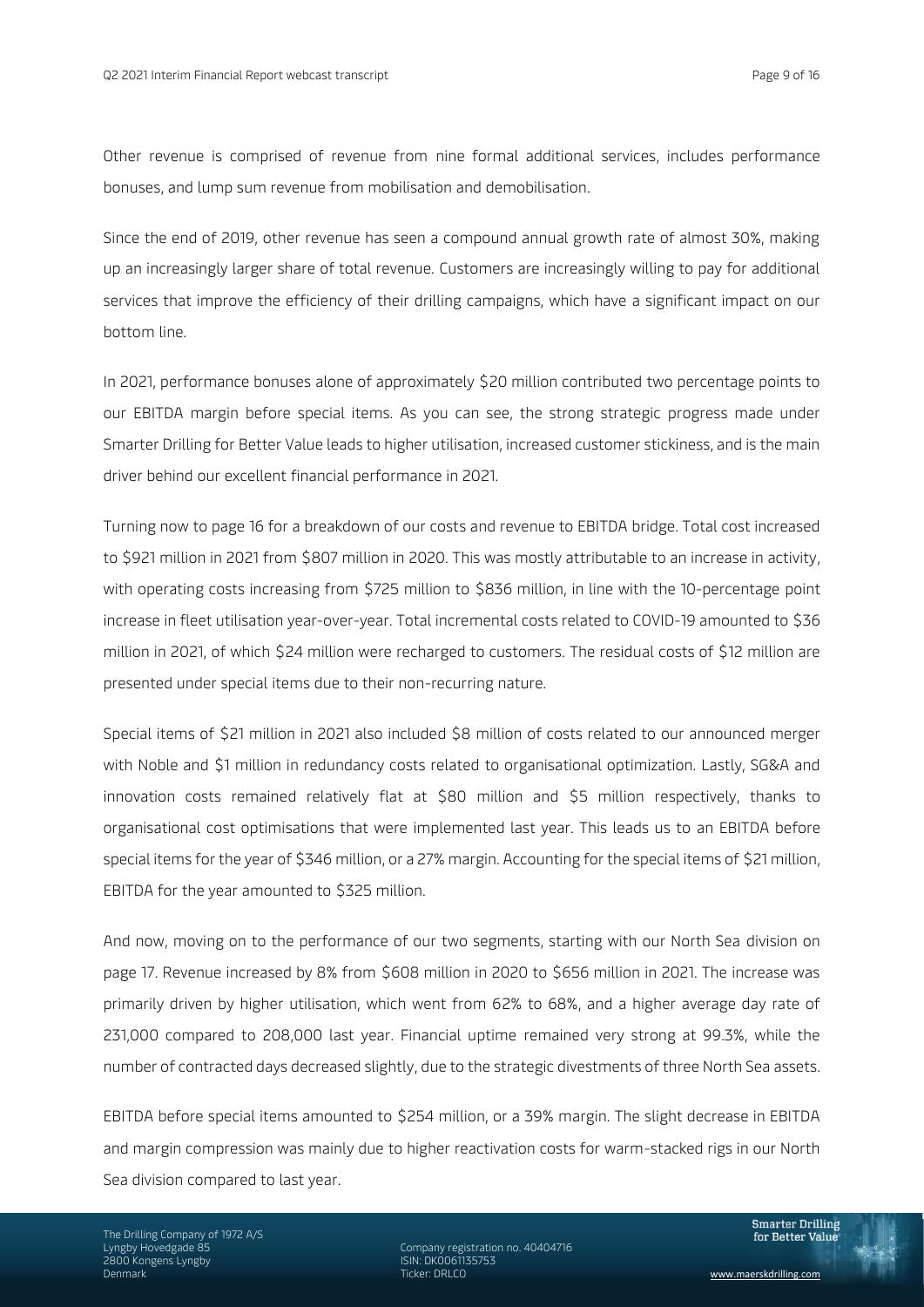Moving on to our International division on page 18. Revenue increased by 27% to \$583 million in 2021 from \$460 million in 2020. All seven of our deepwater floaters were contracted for the majority of the year – a strong commercial achievement and a remarkable operational milestone. This was made possible by the successful reactivation of four deepwater units with three new customers to start 2021. As a result, utilisation grew to 83%, the highest international utilisation that we have achieved in more than six years and a 17-percentage point increase year-over-year.

The increase in revenue was also driven by a slightly higher average day rate, which increased to 242,000 from 239,000. This was partially offset by a slight 2.1 percentage point decrease in financial uptime. EBITDA before special items in our international division amounted to \$82 million, corresponding to a margin of 14%. Margin improvement was driven by higher utilisation and demonstrates the financial impact of having all seven of our deepwater units contracted for the majority of the year.

So, now please turn to page 19 for a bridge of EBITDA to operating cash flow. Cash flow from operating activities was \$315 million, a 97% cash conversion of our EBITDA after special items of \$325 million. High cash conversion was partially offset by a small net working capital increase of \$8 million and positively affected by net cash taxes received of \$7 million as taxes paid in various jurisdictions were more than offset by joint taxation contributions in Denmark.

Page 20 bridges our cash flow from operating activities to our free cash flow after interest. Deducting capital expenditures of \$102 million, other cash flow from investing activities of \$2 million, and a net interest expense of \$54 million from an operating cash flow of \$315 million, we arrive at free cash flow of \$157 million for 2021. And again, this excludes the net cash proceeds of \$405 million from strategic divestments made during the year.

Turning to the right-hand chart, you will see that Maersk Drilling has now generated positive free cash flow for six years in a row. This is further evidence of strong strategic progress made under Smarter Drilling for Better Value and our financial discipline through the market cycle. We believe that our ability to consistently generate positive free cash flow, preserving equity capital despite poor industry conditions in prior years, is a key differentiator that separates us from other offshore drillers.

Turning now to page 21, you will find the development of our cash balance and liquidity position as of December 31st, 2021. Our cash position was positively impacted by positive free cash flow after interest of \$157 million, as well as \$405 million from the divestments of Maersk Inspirer, Maersk Guardian, and Maersk Gallant.

Company registration no. 40404716<br>ISIN: DK0061135753 Denmark Ticker: DRLCO www.maerskdrilling.com

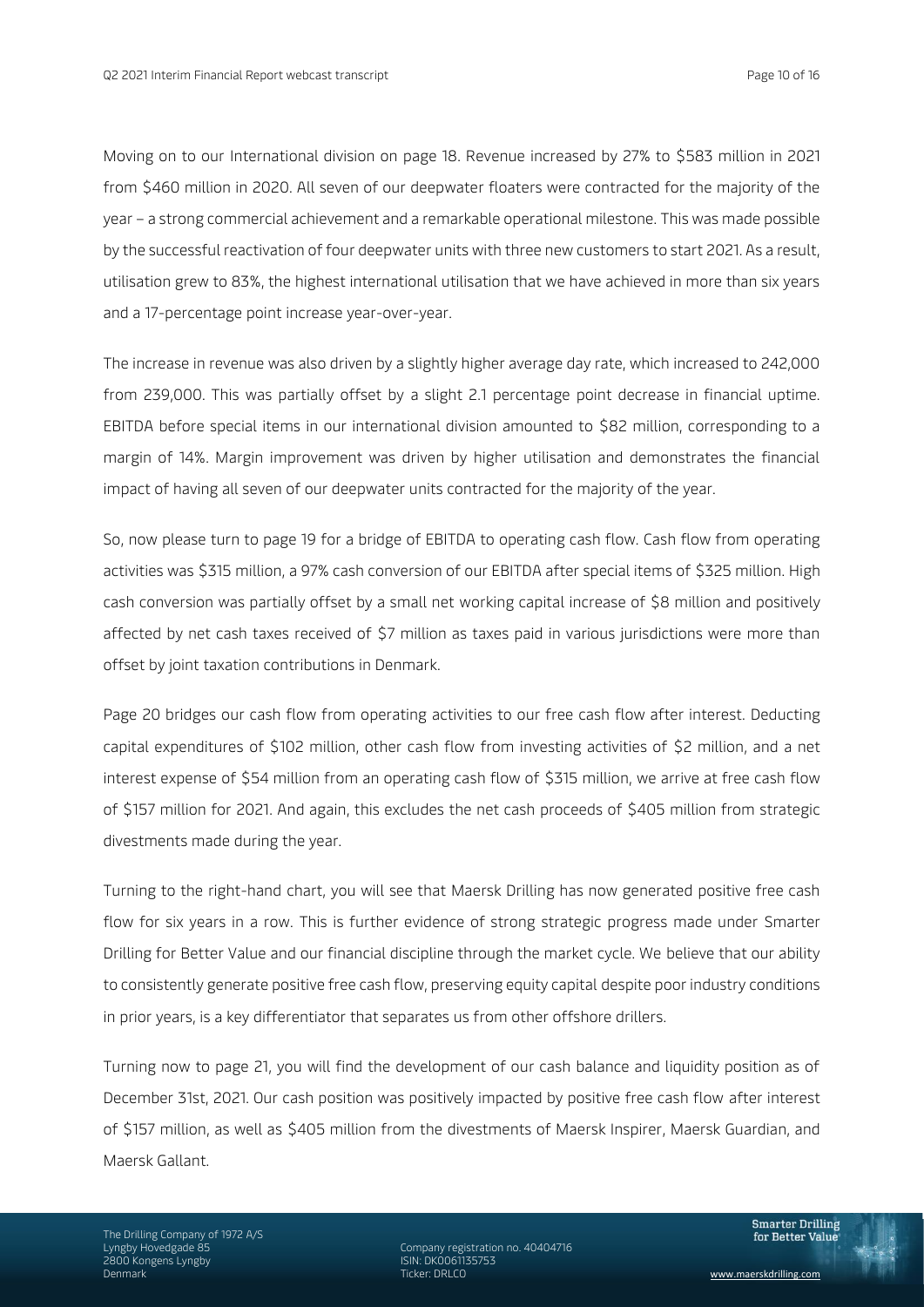This was offset by \$223 million in debt repayments, of which \$130 million were regular amortisation payments on our term loans, and \$93 million were extraordinary loan repayments triggered by the divestments. As a result, our funded debt, including leases, was reduced to \$1.062 billion. With a cash balance of \$557 million at year end and an undrawn \$400 million revolving credit facility, we ended the year with a much-improved liquidity position of \$957 million.

Page 22 shows debt repayments and our debt maturity profile. Over the past three years, we have repaid \$450 million of debt, and in 2022 we'll repay another \$130 million before main maturity occurs at the end of the following year. Current funding terms are attractive, and we forecast an average interest cost of approximately 4.1% in 2022.

To that point, turning to page 23, you will see that our net debt improved by \$554 million, decreasing from \$1.059 billion at the beginning of the year to \$505 million at the end of the year. Our leverage ratio, defined as net debt to EBITDA before special items, decreased to 1.5x, below our target leverage ratio of 2.5x and significantly lower due to a simultaneous reduction in net debt and increase in EBITDA before special items. We remain compliant with all our debt covenants.

Before turning to the financial expectations for 2022, I would like to cover our contract backlog on page 24, which forms the basis for our forecast. At the end of 2021, we had secured 47% of our capacity for 2022 or \$604 million in revenue backlog. This excludes the contracts secured year to date, which further add to the visibility for the year. Including new contracts, we have added approximately \$100 million to our backlog for execution in 2022, bringing forward coverage to 54%.

So this leads me to our financial guidance for 2022 as outlined on page 25. We expect EBITDA before special items between \$210 million and \$250 million. The earnings guidance is based on secured backlog and expected additional contracts from our commercial pipeline. The relatively wide range of our guidance reflects our expectations given current market conditions, including the fact that 2022 will be a transition year in our North Sea division, which we have communicated since the first quarter of last year. We will continue to remain disciplined in the tender process and focus on cash flow generating opportunities for 2022 and beyond.

Capital expenditures are expected to be between \$120 million and \$140 million. We'll continue to tightly control capital expenditures while preserving the integrity of our fleet. The guidance range reflects the variable portion of capex spend tied to commercial activity.

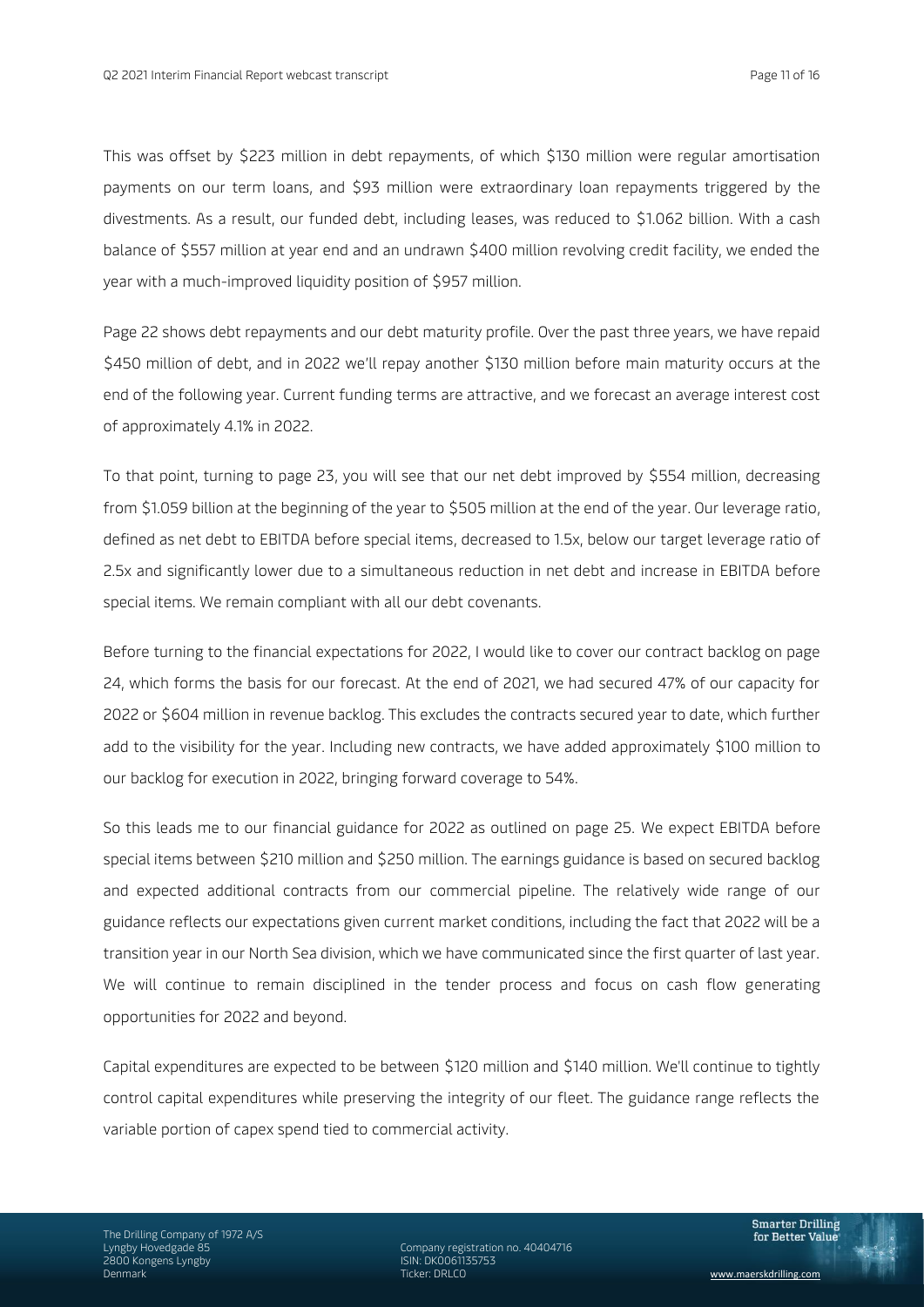So, this concludes my prepared remarks for today, and I will now turn the call back over to Jørn for his closing remarks.

# Jørn Madsen – Chief Executive Officer, Maersk Drilling

Thank you, Christine. And before opening for questions, I would like to close with three key takeaways for 2021.

Firstly, we were able to generate meaningful free cash flow of \$157 million for a sixth straight year, while also delivering EBITDA before special items in line with our revised guidance. This was an extremely strong financial performance and I'm encouraged by the traction that Smarter Drilling for Better Value is gaining with our customers.

Secondly, our commercial performance was unmatched in 2021, adding over \$2 billion to our backlog, the most per rig in the industry. We are off to a strong commercial start in 2022 and are encouraged by ongoing customer dialogues for our rigs.

And thirdly, we now have an extremely attractive financial profile. Combined with meaningful free cash flow generation, gross proceeds of \$405 million from the three strategic divestments saw our liquidity improve to approximately \$1 billion. Simultaneously, our net debt decreased to \$505 million, and our leverage ratio is now 1.5x, below our target and our lowest leverage ratio as a listed company.

Overall, a very successful year and we're looking forward to what lies ahead in 2022.

And this concludes my prepared remarks, and we are now ready to take your questions. So Operator, please.

# Questions & Answers Section

**Operator** 

Thank you.

[Operator instructions]

Our first question comes from the line of Fredrik Stene from Clarksons Platou. Please go ahead.

Company registration no. 40404716 Denmark Ticker: DRLCO www.maerskdrilling.com

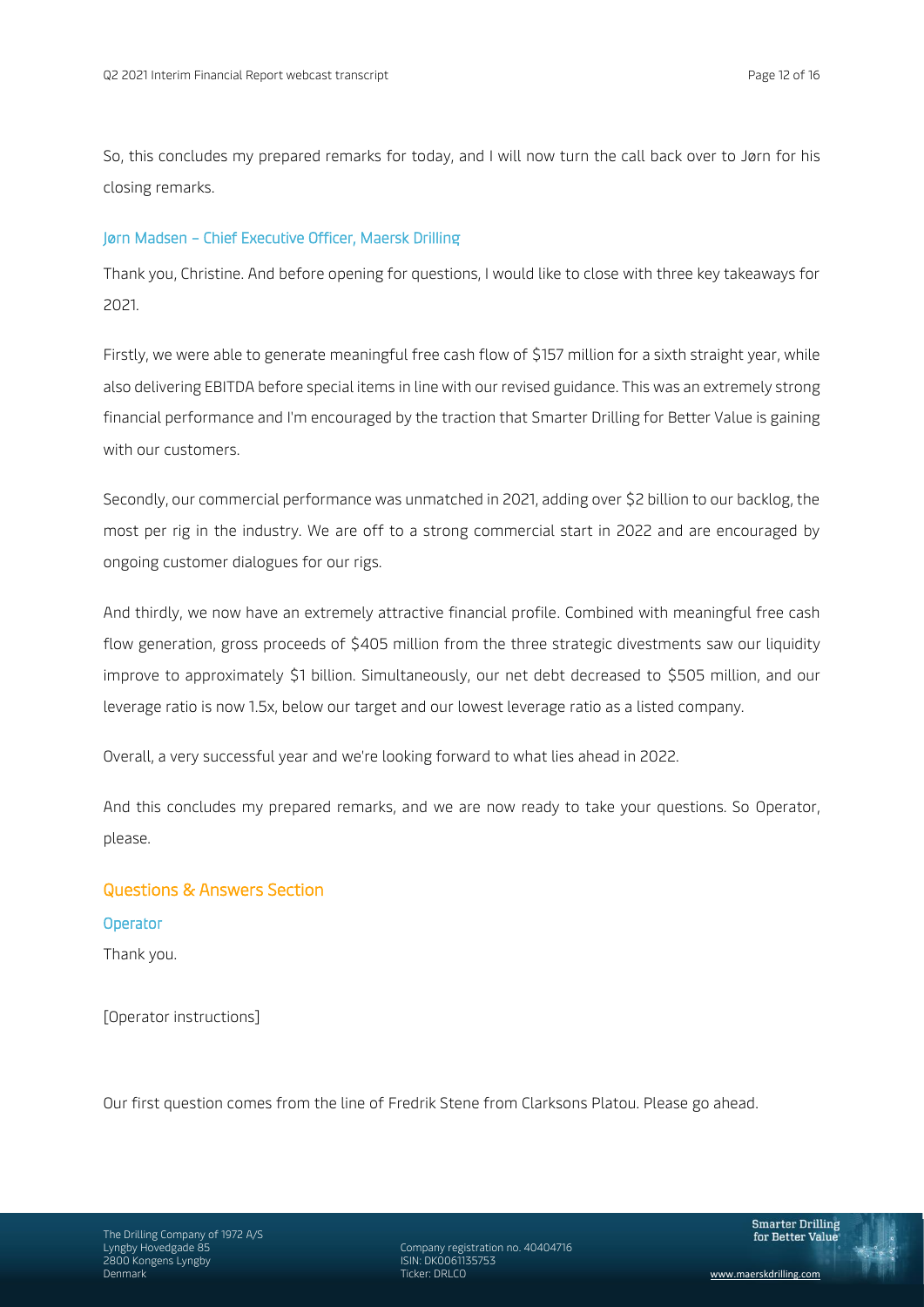#### Fredrik Stene – Clarksons Platou Securities

Hey guys, Fredrik here and congratulations on a very nice performance in 2021. I have two questions for you today. The first one relates to guidance and how we should think about 2022. You have an EBITDA guidance here between \$210 million and \$250 million and you say that some additional contracts would be required to hit that target. So, I guess my question is twofold. Can you guide on anything or how that EBITDA would be if you don't get any new contracts? And secondly, are the additional contracts you are referring to here, are they based on discussions or lines that are already open? Or do you assume something that hasn't started yet, to put it that way?

#### Christine Morris – Chief Financial Officer, Maersk Drilling

Hi, Fredrik. It's Christine. Good morning. Yeah, on the guidance, our guidance is like we do every year, so we never have 100% of our activity covered coming into a new year and the range is in line with that. We don't break that out. What I would say it's when in terms of the portion of the guidelines that's not secured, it always is a combination of commercial discussions that are in advanced stages and other ones that are still to be had.

# Fredrik Stene – Clarksons Platou Securities

Thanks. And the second question, which is more market related. 2022, transition year for jack-ups. On the floater side, you have quite meaningful coverage already. Have you or are you in discussions for floater activity or contracts beyond what you currently have? I'm talking 2023 and more. Are you seeing more term contracts being discussed compared to before? And what is your take here on how rates would develop also on the term side for that type of contract?

#### Jørn Madsen – Chief Executive Officer, Maersk Drilling

Just to be clear, Fredrik, you meant for floaters, right?

#### Fredrik Stene – Clarksons Platou Securities

Yes, for floaters.

#### Jørn Madsen – Chief Executive Officer, Maersk Drilling

Okay. I might have thought you meant for jack-ups. On the floater side, there's a number of discussions taking place with the customers, and some of them are for longer-term work. And I think it's fair to say that we saw an uptick in the last part of 2021 when it came to utilisation, but also when it – when we look at rates and the longer-term rates, without putting a number on it, will probably be higher than what we see in the current market. We've seen a good trend so far at the end of 2021 and in the beginning of 2022.

Lyndbade 85 Company registration no. 40404716 Denmark Ticker: DRLCO www.maerskdrilling.com

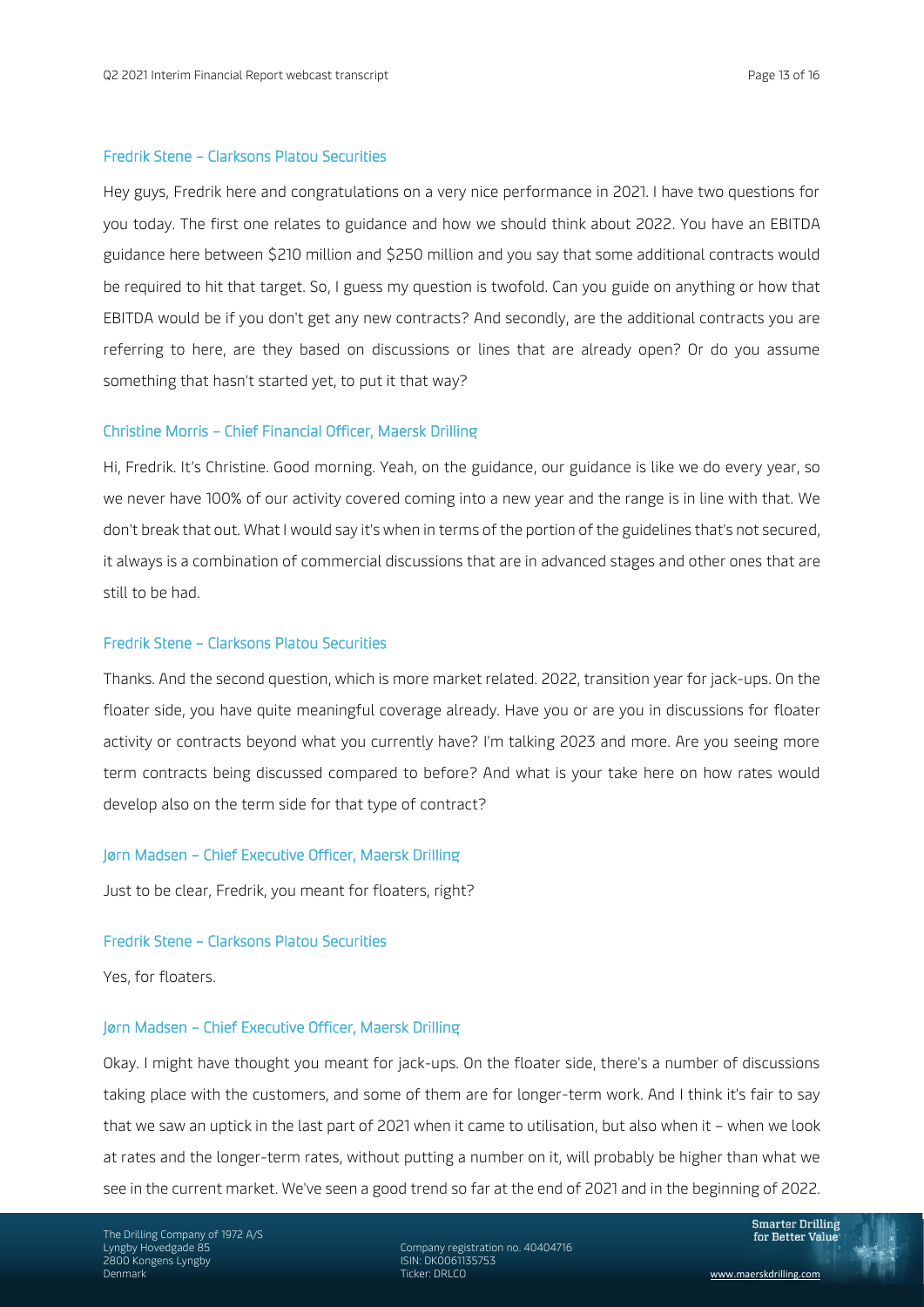#### Fredrik Stene – Clarksons Platou Securities

Thank you. Just to quickly follow up on that, currently US Gulf of Mexico is probably the leading-edge region in terms of floater rates. Are you seeing those kind of numbers also elsewhere? Or are you saying that the numbers that we might be discussing maybe above those, if you're able to provide colour?

#### Jørn Madsen – Chief Executive Officer, Maersk Drilling

I think we're seeing it broadly. I'm not sure that I totally concur that the rates in the US are at a much higher rate, higher level than what we see in other parts of the world. I think we have had good traction both in West Africa and in South East Asia, and rates have seen an upward or seems to have an upward trend at the moment.

# Fredrik Stene – Clarksons Platou Securities

Okay, that's helpful. Thank you so much and have a good day.

#### Jørn Madsen – Chief Executive Officer, Maersk Drilling

Yeah, you too. Thank you.

#### **Operator**

Thank you. Our next question is from James Thompson of JP Morgan. Please go ahead. Your line is open.

#### James Thompson – JP Morgan

Hi. Good morning, all. A couple of questions if I may, please. Just in terms of the general market backdrop really. I mean, obviously, the oil price is very strong, European gas price equally so. I just wanted to maybe get your thoughts in terms of how quickly maybe the floater market could tighten up. Clearly, the number of units is down 20%, 30%, maybe even more than 30% over the last five or six years. I just wondered if you could give us an idea about what - certainly from your standpoint - how many kind of fixtures need to be signed up to really tighten the market in terms of utilisation. I mean, it feels like it's a relatively small number and actually the pace at which the market could tighten if growth is kind of back on the agenda at these sort of oil prices could happen relatively quickly, maybe, sort of over this year?

# Jørn Madsen – Chief Executive Officer, Maersk Drilling

Yeah, I think oil prices are strong. I don't think it yet has sort of materialised in the budgets of the oil companies and their activity is not sort of totally reflecting what has happened to the oil price. That may come later. They might still be under financial policies that indicates a lower breakeven price than what we see in the oil price, maybe a significantly lower breakeven price than what we see in the oil price today.

The Drilling Company of 1972 A/S<br>Lyngby Hovedgade 85 2800 Kongens Lyngby ISIN: DK0061135753

Company registration no. 40404716<br>ISIN: DK0061135753 Denmark Ticker: DRLCO www.maerskdrilling.com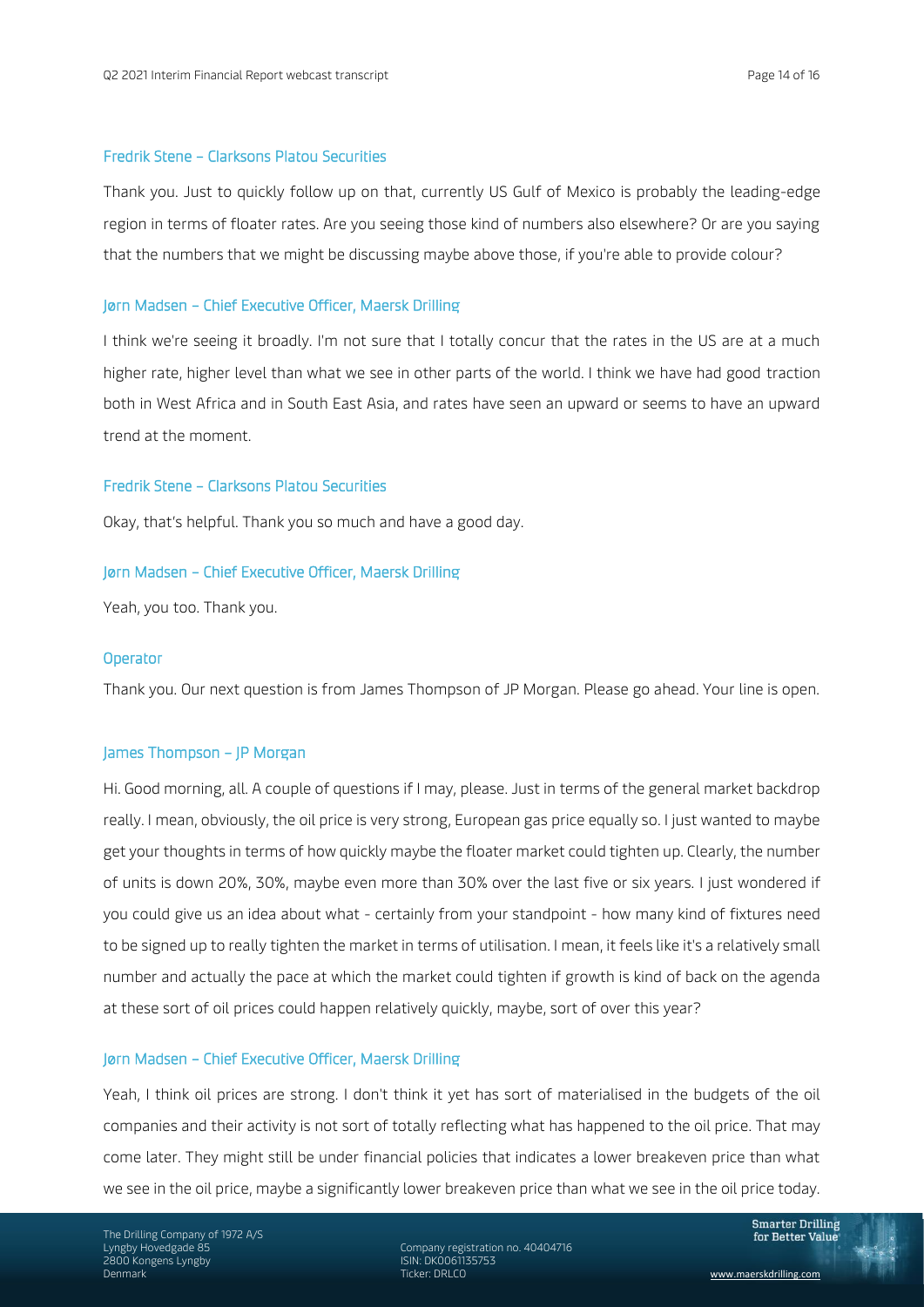But when it comes to the floater segment, we have seen in our floaters, aside from the Explorer which is a special case, were all occupied in in Q4. And I think what we are witnessing is that there's two markets really here because we have the high end - where we are - and then we have that little bit lower end. And in the high end, the other utilisation has been fairly good and will probably continue to be fairly good and strong in the period to come.

But when it comes to when we see a sort of a tightening of the market, I think - I mean, in this industry we've always talked about somewhere between 80% and 90% of coverage and utilisation is where we start seeing sort of material change happening to the rates going upwards. But if that's only for spot market then then there's - the problem there is that the forward curve for utilisation is dropping fairly fast and before we see some significant change to rates, I think we have to have both happening; utilisation being at the high end, so 80, 85, 90, whatever, or something like that, and then a forward curve of longer utilisation. Those two coming together will lead to a stronger market, if that gives you any help.

#### James Thompson – JP Morgan

Yeah, that's helpful. I was just interested to see how these dynamics are evolving. I think there's clearly pockets of the sector overall that are clearly tightening up, but obviously not all of them just yet, drilling being one of those. And I guess the follow-on from that is we've heard a lot about some very large contracts in Norway, obviously, kind of a home market for you guys. When do you expect the sort of drilling to ramp-up? I mean, I guess there's some concerns that obviously the volume of work triggered by the tax changes is obviously going to be positive for drilling going forward.

I guess the question mark is on like when does the timing of that drilling commence in terms of how full the yards are going to be, and when these projects are actually going to start to come online? So, could you give us maybe a bit more colour in terms of how you think that market's going to evolve for you? You see yourself signing quite a few contracts this year, but maybe for 2024, 2025 type timeframes rather than 2023?

#### Jørn Madsen – Chief Executive Officer, Maersk Drilling

Yeah, for the Norwegian market, we've been vocal about that 2022 would be, in our view, a transition year and we have to take it on the back of that Norway, from a jack-up perspective, has been a very, very good market to be in while many of the other markets around the world have been suffering. So, we will be looking into a 2022 that is a bit softer than the previous year.

Company registration no. 40404716<br>ISIN: DK0061135753 Denmark Ticker: DRLCO www.maerskdrilling.com